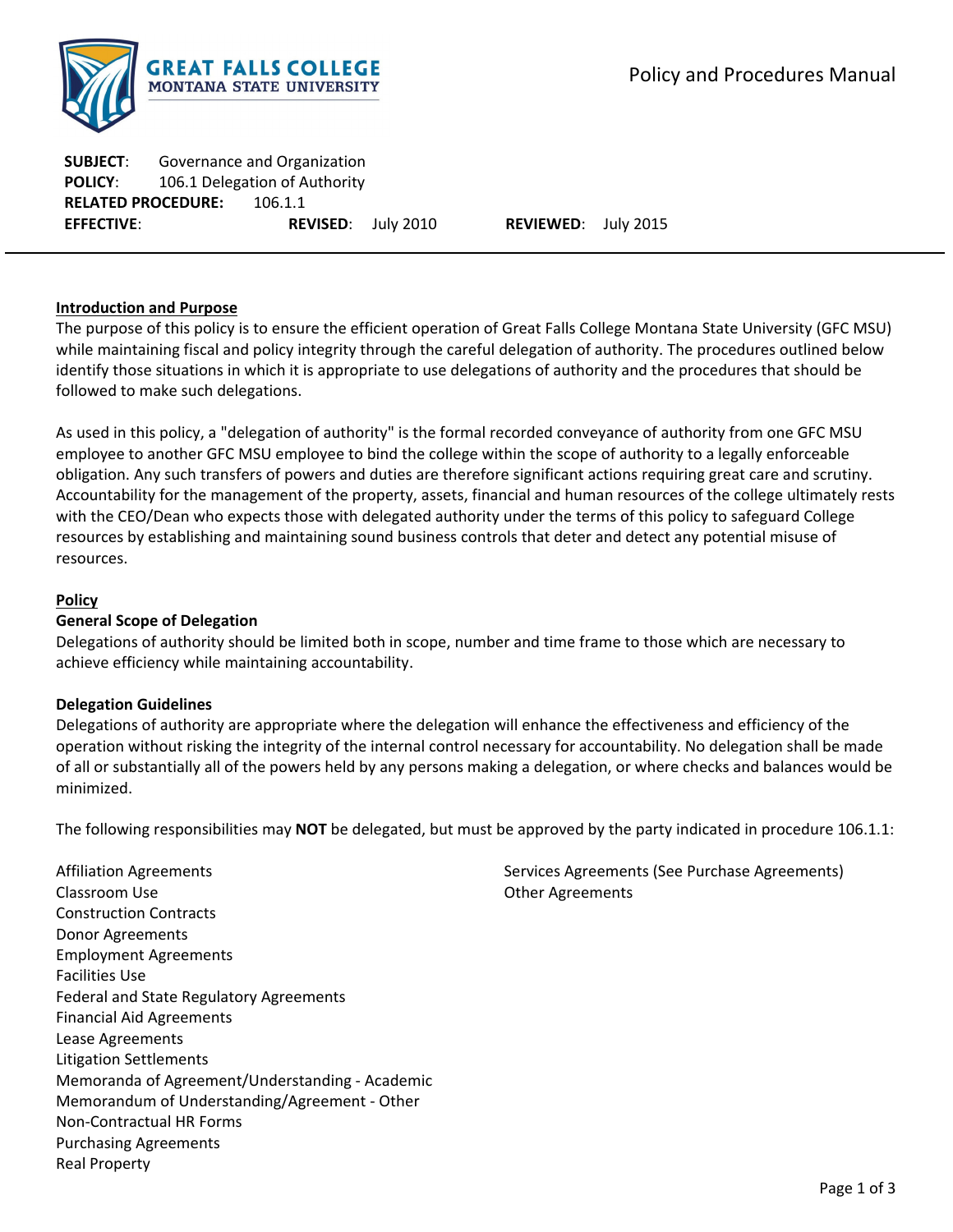

Signature authority for employment contracts may be delegated only if approved in advance by the applicable division.

## **Delegate Qualifications**

Individuals who receive delegated authority shall have active involvement with the activity being conducted; and have sufficient knowledge of the College policies, rules, laws, regulations and procedures to ensure compliance. Delegator will provide for training to the Delegate to ensure compliance with legislation and the policies referred to above.

# **Authority to Receive Delegations**

A delegation of authority shall be commensurate with the employee's role within the organization. No delegation shall be made to any employee whose level of responsibility within the College is lower than the level of employee who reasonably could be expected to understand and act in respect to the powers being delegated.

# **Delegation Management**

Each division is responsible to manage and monitor its divisional delegations of authority. This includes maintaining official files of all delegations of authority and conducting annual reviews of all the delegations to ensure that they are revised as necessary.

Delegations of authority must be documented on the form prescribed by the Chief Financial Officer and Executive Director of Human Resources. Original delegations will be maintained by the Controller in accordance with applicable records retention guidelines.

# *Employees with delegated authority are accountable for the documents they sign.*

### **Effective Dates**

A delegation of authority shall become effective on the date the delegation is fully executed. Delegations shall continue until revoked or modified because the delegate leaves the position or has his/her duties and responsibilities changed to broaden or lessen the areas of delegation. The divisions are responsible for maintaining active and up to date delegations of authority and should review all delegations annually to assure that the delegations on file with the Chief Financial Officer are current. T**he delegation must be fully executed before any documents are signed by the Delegate.**

### **Internal Controls**

It is the responsibility of the **Delegator to maintain proper control** and management of his/her area; the Delegator remains accountable for all actions taken by the Delegate. The Delegator shall take into account and maintain appropriate internal controls **including separation of duties**, reviewing reports, sampling completed transactions and monitoring the effectiveness of the controls established.

**Delegates may not approve transactions for themselves or their relatives or approve transactions directly benefit** themselves or their relatives or, in any way, create a conflict of interest with the Delegate's responsibilities to the **College**. Such transactions must be countersigned by another authorized person, usually the person of next higher authority.

There must be a separation of duties between the approval of expenditures and the reconciliation of divisional financial accounts. Delegates may not be the person solely responsible for reconciling/verifying the expenditures with the division budget. Divisions with very few staff that are unable to segregate duties require the division head to attest to the implementation of alternate compensatory internal controls.